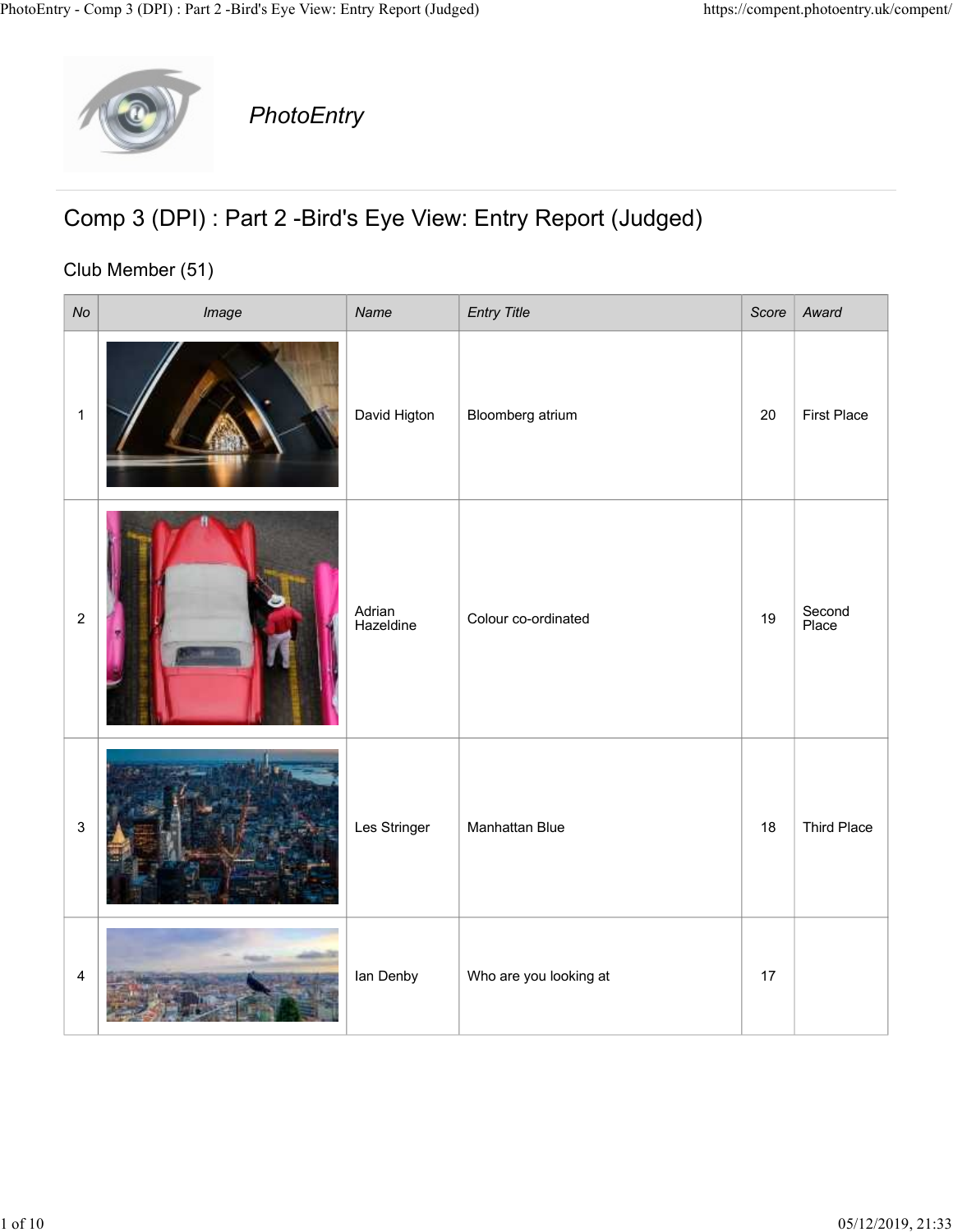|                              | y - Comp 3 (DPI) : Part 2 -Bird's Eye View: Entry Report (Judged) |                             |                                                     |      | https://compent.photoentry.uk/compent/ |
|------------------------------|-------------------------------------------------------------------|-----------------------------|-----------------------------------------------------|------|----------------------------------------|
| $N\sigma$<br>$5\phantom{.0}$ | Image                                                             | Name<br>Adrian<br>Hazeldine | Entry Title<br>Remote working                       | 17   | Score   $Award$                        |
| $\,6\,$                      |                                                                   | David Higton                | Looking at you                                      | $17$ |                                        |
| $\overline{7}$               |                                                                   | Michael Hilton              | Birdseye View of the Summer Solstice,<br>Stonehenge | 17   |                                        |
| $8\phantom{1}$               |                                                                   | Michael Hilton              | Oxfordshire from Above                              | 17   |                                        |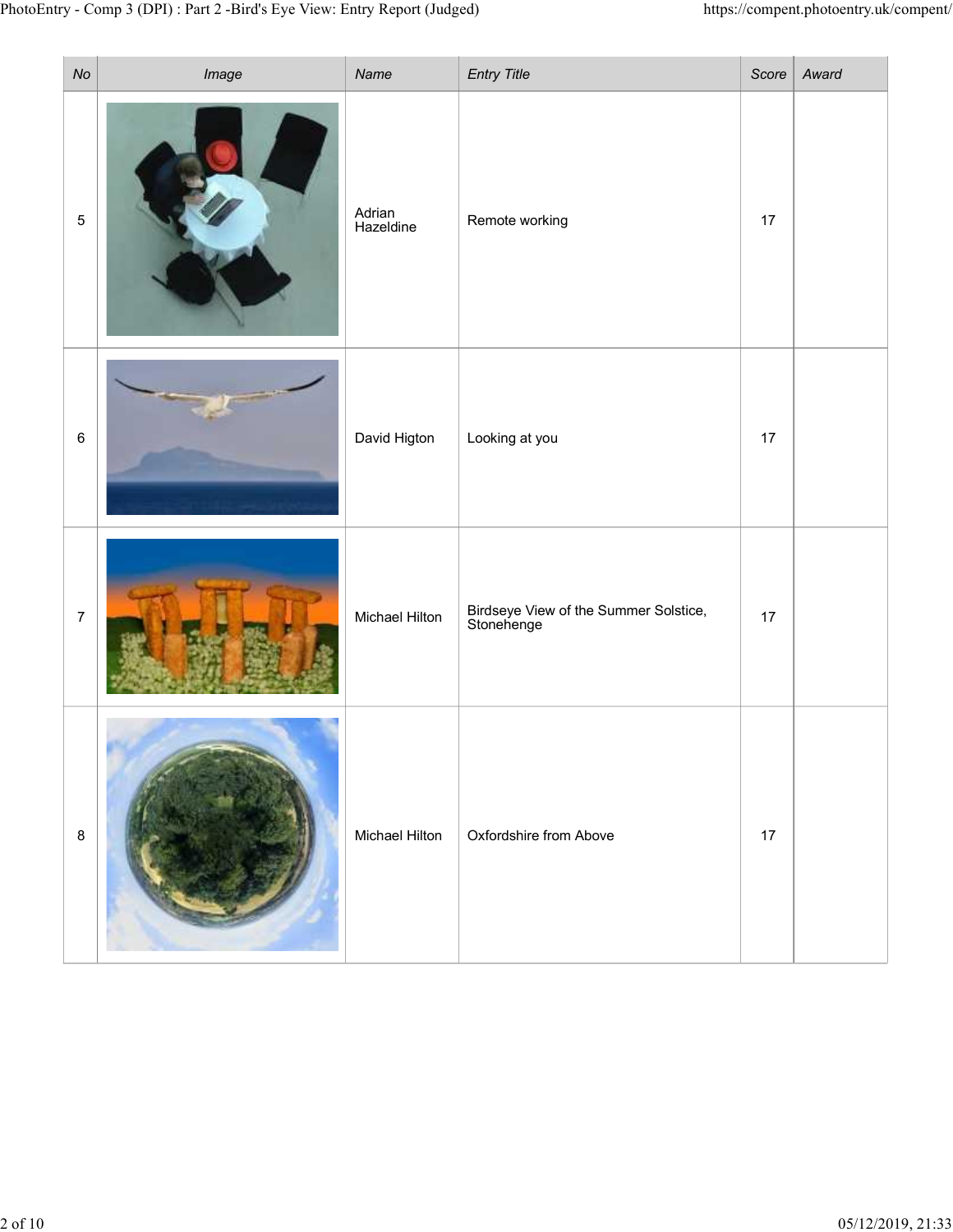| $N\!o$ | y - Comp 3 (DPI) : Part 2 -Bird's Eye View: Entry Report (Judged) | Name                  | <b>Entry Title</b>         | https://compent.photoentry.uk/compent/ | Score   Award |
|--------|-------------------------------------------------------------------|-----------------------|----------------------------|----------------------------------------|---------------|
| 9      | Image                                                             | <b>Michael Hilton</b> | One Flew Over the Weir     | $17$                                   |               |
| 10     |                                                                   | <b>Stuart Martin</b>  | Dow Crag, Cumbria          | $17$                                   |               |
| 11     |                                                                   | David Royle           | Swooping in on the Wedding | $17$                                   |               |
| 12     |                                                                   | <b>Gary Schultz</b>   | San Sebastian              | $17$                                   |               |
| 13     |                                                                   | <b>Brian Smith</b>    | <b>Hotel Reception</b>     | $17$                                   |               |
| 14     |                                                                   | Steve Sparkes         | Hilbre Island              | $17$                                   |               |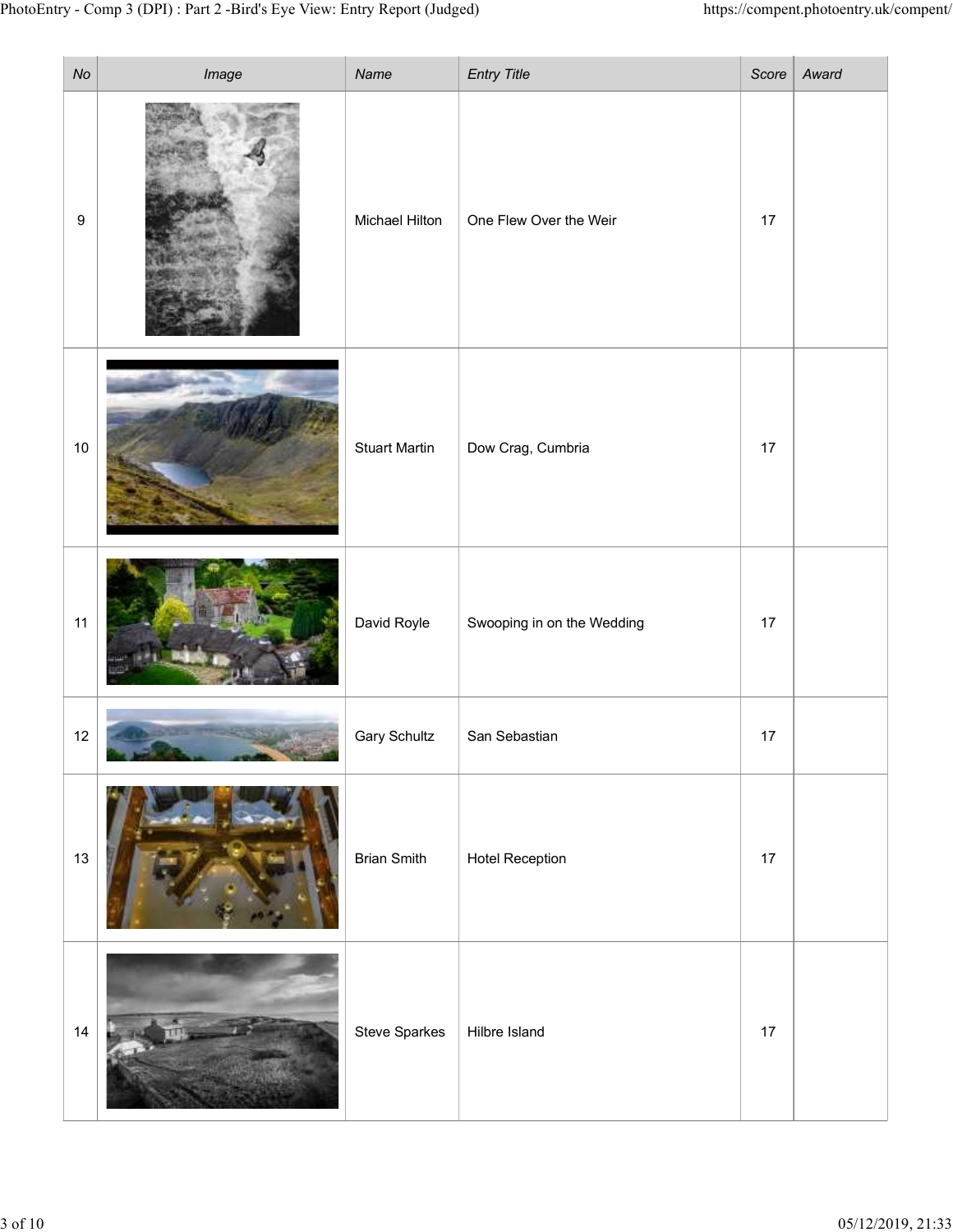| $\mathcal{N}o$ | ry - Comp 3 (DPI) : Part 2 -Bird's Eye View: Entry Report (Judged)<br>Image | Name         | <b>Entry Title</b>                    |        | https://compent.photoentry.uk/compent/<br>Score   $Award$ |  |
|----------------|-----------------------------------------------------------------------------|--------------|---------------------------------------|--------|-----------------------------------------------------------|--|
| 15             |                                                                             | Les Stringer | View from the top of The Vessel - NYC | 17     |                                                           |  |
| 16             |                                                                             | Les Stringer | Sunrise over the Bay                  | 17     |                                                           |  |
| $17$           |                                                                             | Alan Angel   | Blackpool                             | 16     |                                                           |  |
| 18             |                                                                             | Alan Angel   | Lake Coniston                         | 16     |                                                           |  |
| 19             |                                                                             | Jan Barlow   | Looking down                          | $16\,$ |                                                           |  |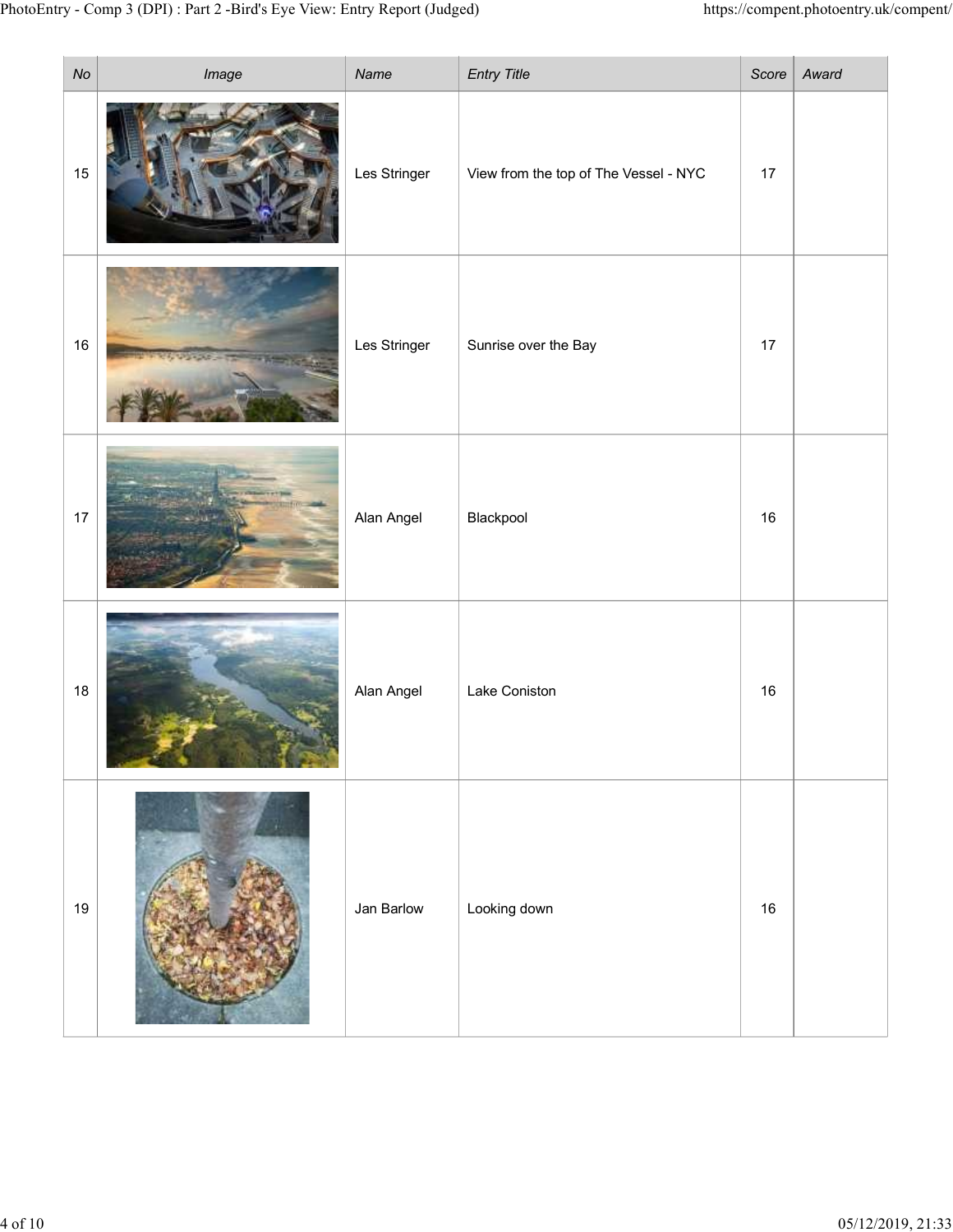| No     | ry - Comp 3 (DPI) : Part 2 -Bird's Eye View: Entry Report (Judged)<br>Image | Name                | Entry Title                            |        | https://compent.photoentry.uk/compent/<br>Score   $Award$ |
|--------|-----------------------------------------------------------------------------|---------------------|----------------------------------------|--------|-----------------------------------------------------------|
| $20\,$ |                                                                             | Mary Dolan          | St Peters Square                       | 16     |                                                           |
| 21     |                                                                             | Margaret<br>Green   | Beachy Head                            | 16     |                                                           |
| 22     |                                                                             | Margaret<br>Green   | The Old Town Nice                      | $16\,$ |                                                           |
| 23     |                                                                             | Margaret<br>Green   | Aerial View, Liverpool Central Library | $16\,$ |                                                           |
| $24\,$ |                                                                             | Adrian<br>Hazeldine | Go faster stripes                      | 16     |                                                           |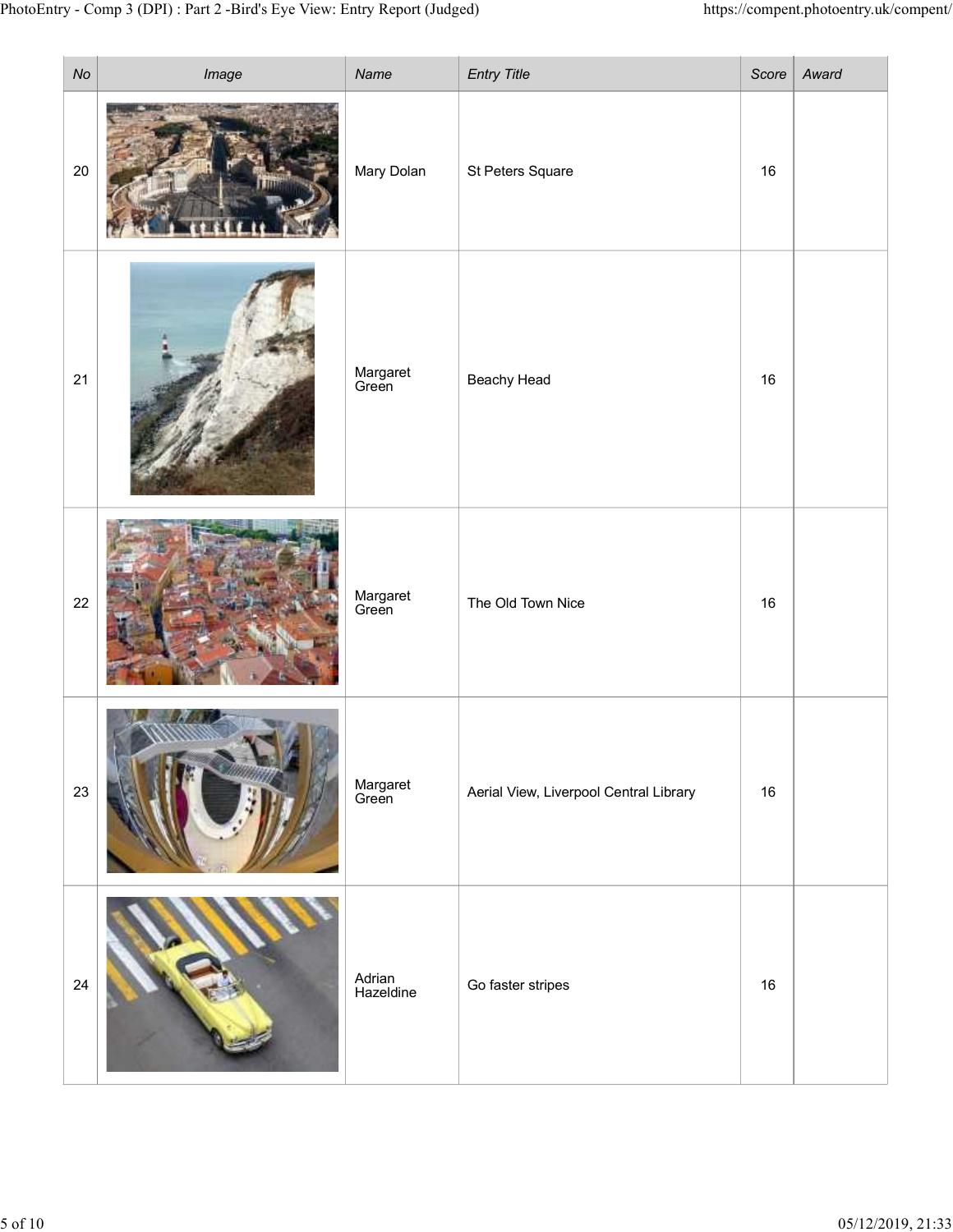| N <sub>O</sub> | ry - Comp 3 (DPI) : Part 2 -Bird's Eye View: Entry Report (Judged)<br>Image | Name         | <b>Entry Title</b>    |        | https://compent.photoentry.uk/compent/<br>Score $\vert$ Award |
|----------------|-----------------------------------------------------------------------------|--------------|-----------------------|--------|---------------------------------------------------------------|
| 25             |                                                                             | David Higton | Spiral                | 16     |                                                               |
| $26\,$         |                                                                             | Chris Hills  | The beach             | 16     |                                                               |
| $27\,$         |                                                                             | John O'Brien | <b>Target Aquired</b> | $16\,$ |                                                               |
| ${\bf 28}$     |                                                                             | David Royle  | The Conversation      | 16     |                                                               |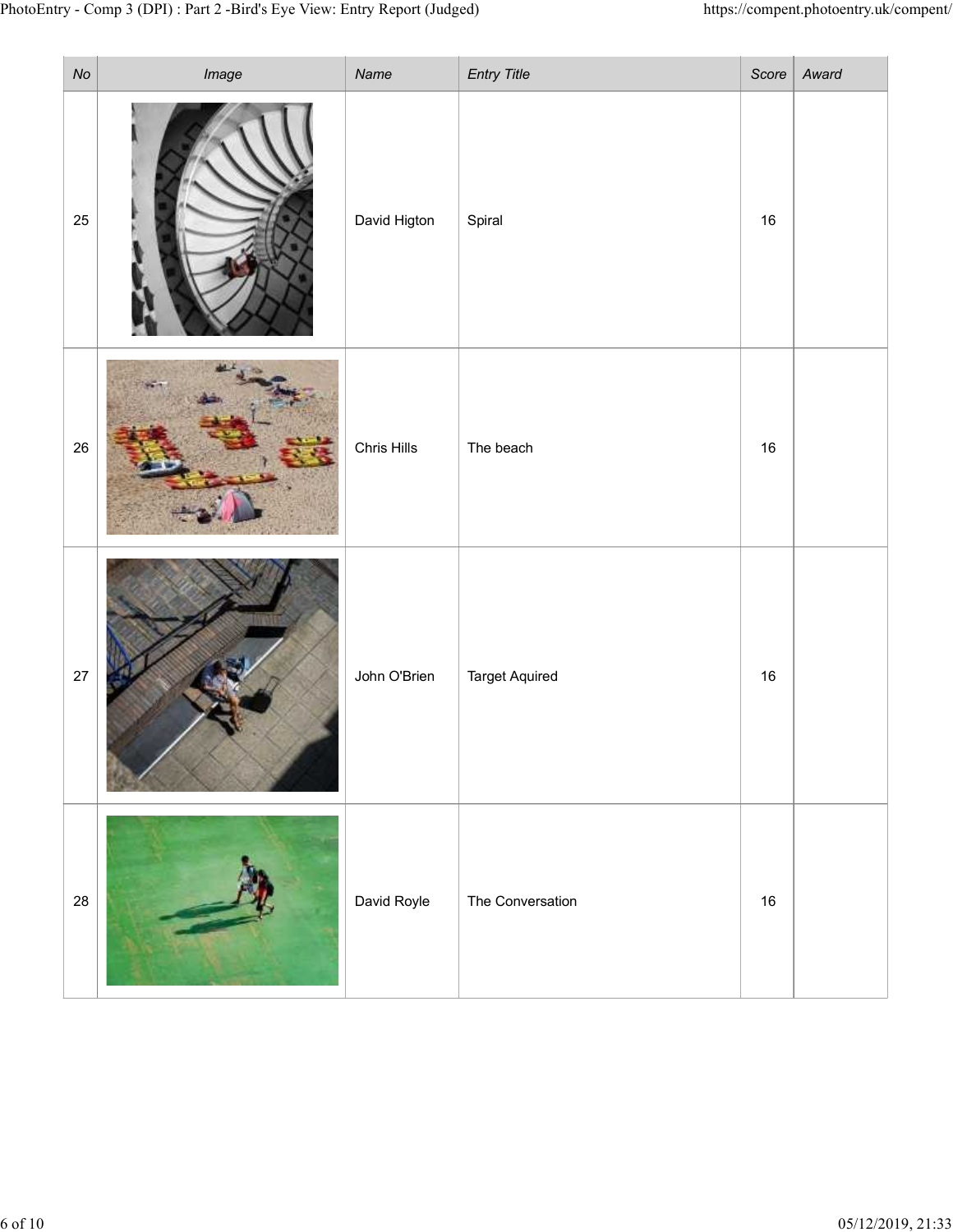| $\mathcal{N}o$ | ry - Comp 3 (DPI) : Part 2 -Bird's Eye View: Entry Report (Judged)<br>Image | Name                | <b>Entry Title</b>        |        | https://compent.photoentry.uk/compent/<br>Score   $Award$ |  |
|----------------|-----------------------------------------------------------------------------|---------------------|---------------------------|--------|-----------------------------------------------------------|--|
| 29             |                                                                             | <b>Bill Salkeld</b> | Target for today          | 16     |                                                           |  |
| $30\,$         |                                                                             | <b>Gary Schultz</b> | The Arctic from Above     | $16\,$ |                                                           |  |
| 31             |                                                                             | <b>Gary Schultz</b> | Pico do Arieiro, Madiera  | 16     |                                                           |  |
| $32\,$         |                                                                             | lan Tasker          | Ragusa Ibla, Sicily       | 16     |                                                           |  |
| $33\,$         |                                                                             | lan Tasker          | Yacht Passing Beachy Head | 16     |                                                           |  |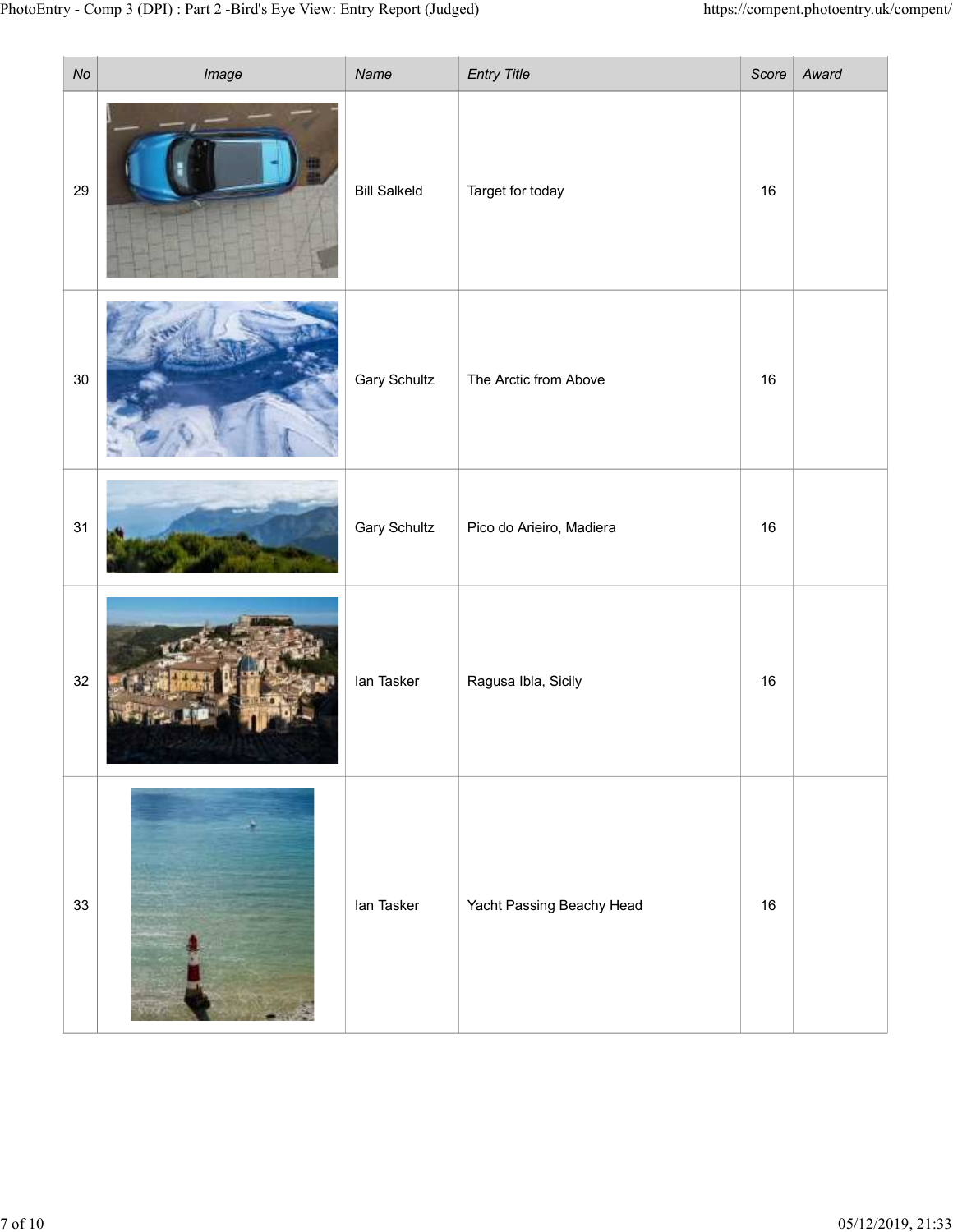|        |       |                      |                             |                                                                    | https://compent.photoentry.uk/compent/ |
|--------|-------|----------------------|-----------------------------|--------------------------------------------------------------------|----------------------------------------|
| $N\!o$ | Image | Name                 | Entry Title                 |                                                                    | Score   $Award$                        |
| $34$   |       | lan Denby            | Porto Tower                 | 15                                                                 |                                        |
| 35     |       | lan Denby            | NY City from the sky        | 15                                                                 |                                        |
| 36     |       | Mary Dolan           | Heron on the Lookout        | 15                                                                 |                                        |
| $37\,$ |       | Mary Dolan           | Boarding the Barmouth Ferry | 15                                                                 |                                        |
| 38     |       | Chris Hills          | Lunch stop in the Cove      | 15                                                                 |                                        |
| $39\,$ |       | <b>Stuart Martin</b> | St. John's Beacon View      | 15                                                                 |                                        |
|        |       |                      |                             | ry - Comp 3 (DPI) : Part 2 -Bird's Eye View: Entry Report (Judged) |                                        |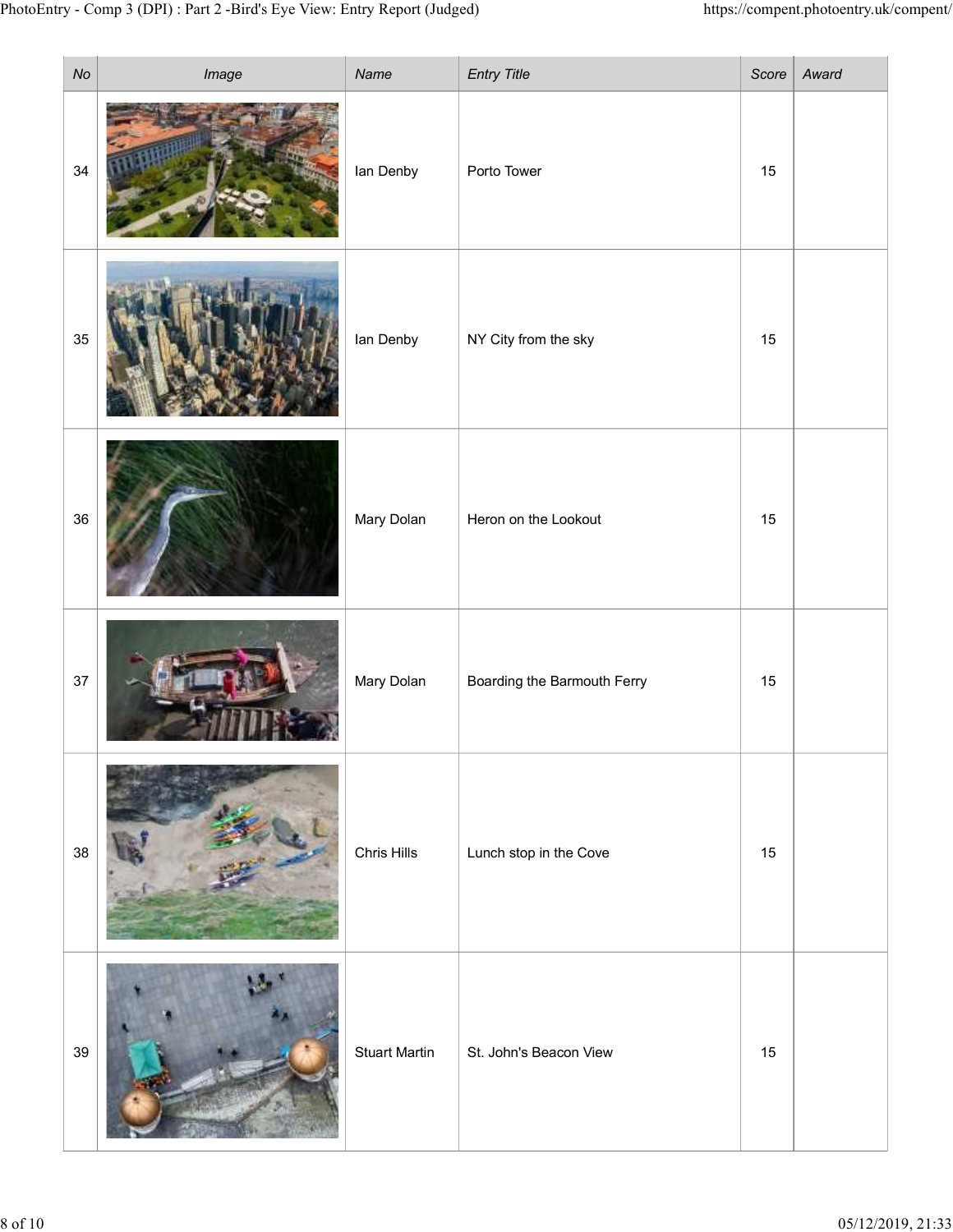|        | y - Comp 3 (DPI) : Part 2 -Bird's Eye View: Entry Report (Judged) |                     |                          |    | https://compent.photoentry.uk/compent/ |
|--------|-------------------------------------------------------------------|---------------------|--------------------------|----|----------------------------------------|
| $N\!o$ | Image                                                             | Name                | <b>Entry Title</b>       |    | Score   $Award$                        |
| 40     |                                                                   | John O'Brien        | Secret Call              | 15 |                                        |
| 41     | Not Publishable                                                   | <b>Bill Salkeld</b> | Gotcha                   | 15 |                                        |
| 42     |                                                                   | <b>Brian Smith</b>  | <b>Beach Boules</b>      | 15 |                                        |
| 43     |                                                                   | Ken Stables         | Conwy, Three Bridges     | 15 |                                        |
| 44     |                                                                   | Ken Stables         | Is there a lift down     | 15 |                                        |
| 45     |                                                                   | lan Tasker          | Langley from Tegg's Nose | 15 |                                        |